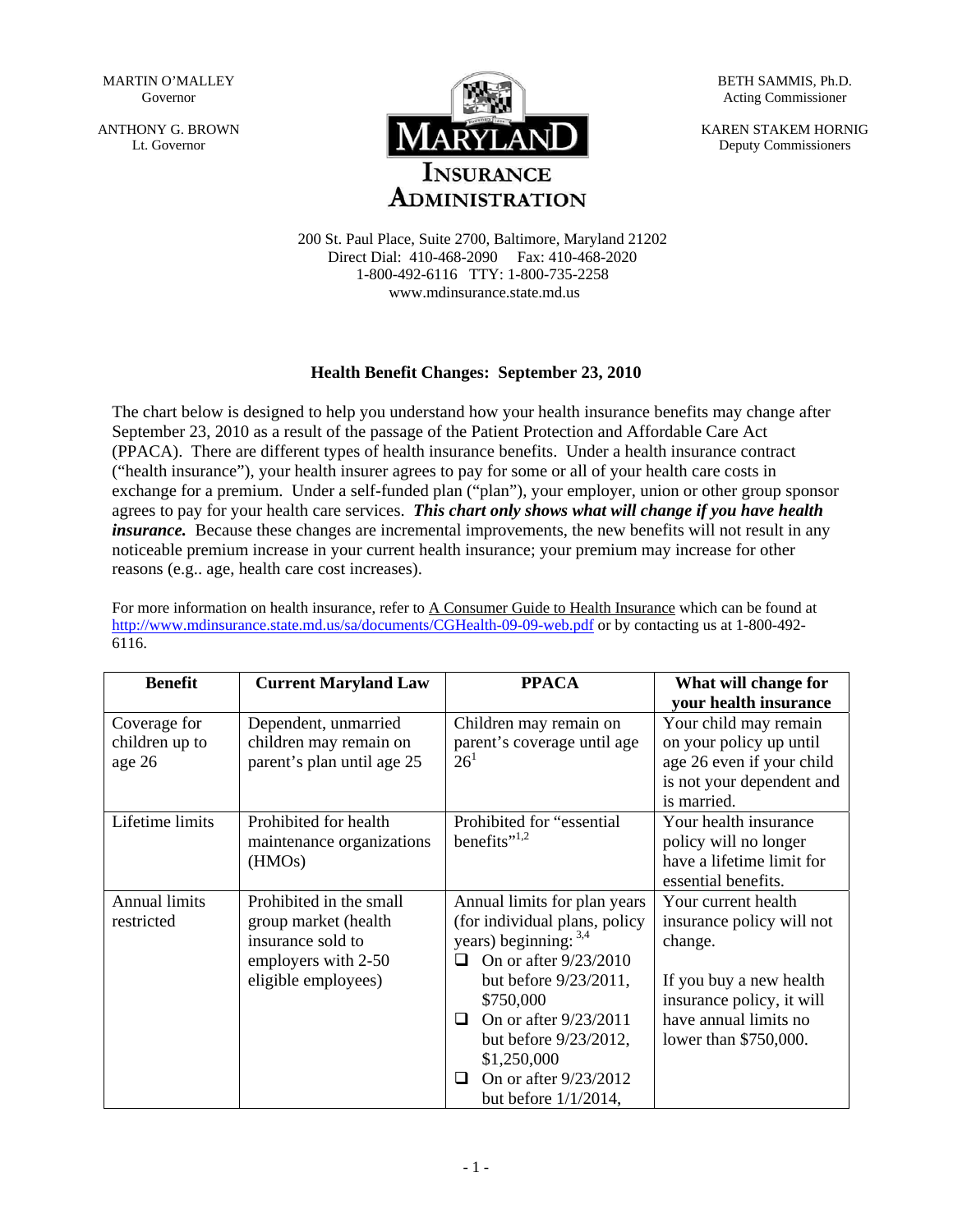| <b>Benefit</b>                           | <b>Current Maryland Law</b>                                                                                                                                                                                                                                                                                                                                                                                                                                                                                                                                                                                                                                                                                                                                                                             | <b>PPACA</b>                                                                                                                                                                                                                                                                                                                                                                                                                                                                                                                                                                                                                                                                                                                                                                                                                                                                                                                                                                                       | What will change for                                                                                                                                                                                   |
|------------------------------------------|---------------------------------------------------------------------------------------------------------------------------------------------------------------------------------------------------------------------------------------------------------------------------------------------------------------------------------------------------------------------------------------------------------------------------------------------------------------------------------------------------------------------------------------------------------------------------------------------------------------------------------------------------------------------------------------------------------------------------------------------------------------------------------------------------------|----------------------------------------------------------------------------------------------------------------------------------------------------------------------------------------------------------------------------------------------------------------------------------------------------------------------------------------------------------------------------------------------------------------------------------------------------------------------------------------------------------------------------------------------------------------------------------------------------------------------------------------------------------------------------------------------------------------------------------------------------------------------------------------------------------------------------------------------------------------------------------------------------------------------------------------------------------------------------------------------------|--------------------------------------------------------------------------------------------------------------------------------------------------------------------------------------------------------|
|                                          |                                                                                                                                                                                                                                                                                                                                                                                                                                                                                                                                                                                                                                                                                                                                                                                                         |                                                                                                                                                                                                                                                                                                                                                                                                                                                                                                                                                                                                                                                                                                                                                                                                                                                                                                                                                                                                    | your health insurance                                                                                                                                                                                  |
|                                          |                                                                                                                                                                                                                                                                                                                                                                                                                                                                                                                                                                                                                                                                                                                                                                                                         | \$2,000,000                                                                                                                                                                                                                                                                                                                                                                                                                                                                                                                                                                                                                                                                                                                                                                                                                                                                                                                                                                                        |                                                                                                                                                                                                        |
| Pre-existing<br>condition<br>limitations | Prohibited for HMOs                                                                                                                                                                                                                                                                                                                                                                                                                                                                                                                                                                                                                                                                                                                                                                                     | Prohibited for children<br>under age 19, plus prohibits<br>denials of coverage for<br>children under age 19 <sup>3,4</sup>                                                                                                                                                                                                                                                                                                                                                                                                                                                                                                                                                                                                                                                                                                                                                                                                                                                                         | Your current health<br>insurance policy will not<br>change.                                                                                                                                            |
|                                          |                                                                                                                                                                                                                                                                                                                                                                                                                                                                                                                                                                                                                                                                                                                                                                                                         |                                                                                                                                                                                                                                                                                                                                                                                                                                                                                                                                                                                                                                                                                                                                                                                                                                                                                                                                                                                                    | If you buy a new health<br>insurance policy, your<br>children must be covered.                                                                                                                         |
| Preventive Care<br><b>Benefits</b>       | Maryland requires the<br>following preventive care<br>benefits, but does not<br>prohibit cost-sharing for<br>the benefits:<br>Individual and large<br>$\bullet$<br>group insured markets:<br>mammography<br>screening, child<br>wellness, osteoporosis<br>screening, prostate<br>cancer screening,<br>chlamydia and human<br>papillomavirus<br>screening, colorectal<br>cancer screening,<br>smoking cessation<br>treatment<br>Small employer<br>$\bullet$<br>insured market:<br>Preventive services<br>recommended in the<br>report of the United<br><b>States Preventive</b><br>Services Task Force,<br>Guide to Clinical<br>Preventive Services;<br>prostate cancer<br>screening, colorectal<br>cancer screening, PSA<br>screening,<br>mammography<br>screening, audiology<br>screening for newborns | The following services<br>must be covered without<br>cost-sharing (copayments,<br>coinsurance, and<br>deductibles), unless<br>received from a non-<br>network provider: <sup>5</sup><br>Evidence based items<br>$\bullet$<br>or services with an "A"<br>or "B" rating from<br><b>United States</b><br><b>Preventive Services</b><br><b>Task Force</b><br>Immunizations for<br>$\bullet$<br>routine use<br>recommended by<br><b>Advisory Committee</b><br>on Immunization<br>Practices of the Centers<br>for Disease Control and<br>Prevention<br>For infants, children<br>$\bullet$<br>and adolescents--<br>evidence-informed<br>preventive care and<br>screening in guidelines<br>supported by Health<br><b>Resources and Services</b><br>Administration<br>For women, to the<br>$\bullet$<br>extent not described in<br>1 above, evidence-<br>informed preventive<br>care and screenings<br>provided in guidelines<br>supported by the Health<br><b>Resources and Services</b><br>Administration | Your current health<br>insurance policy will not<br>change.<br>If you or your employer<br>buys a new health<br>insurance policy, you<br>will not have any cost-<br>sharing for preventive<br>services. |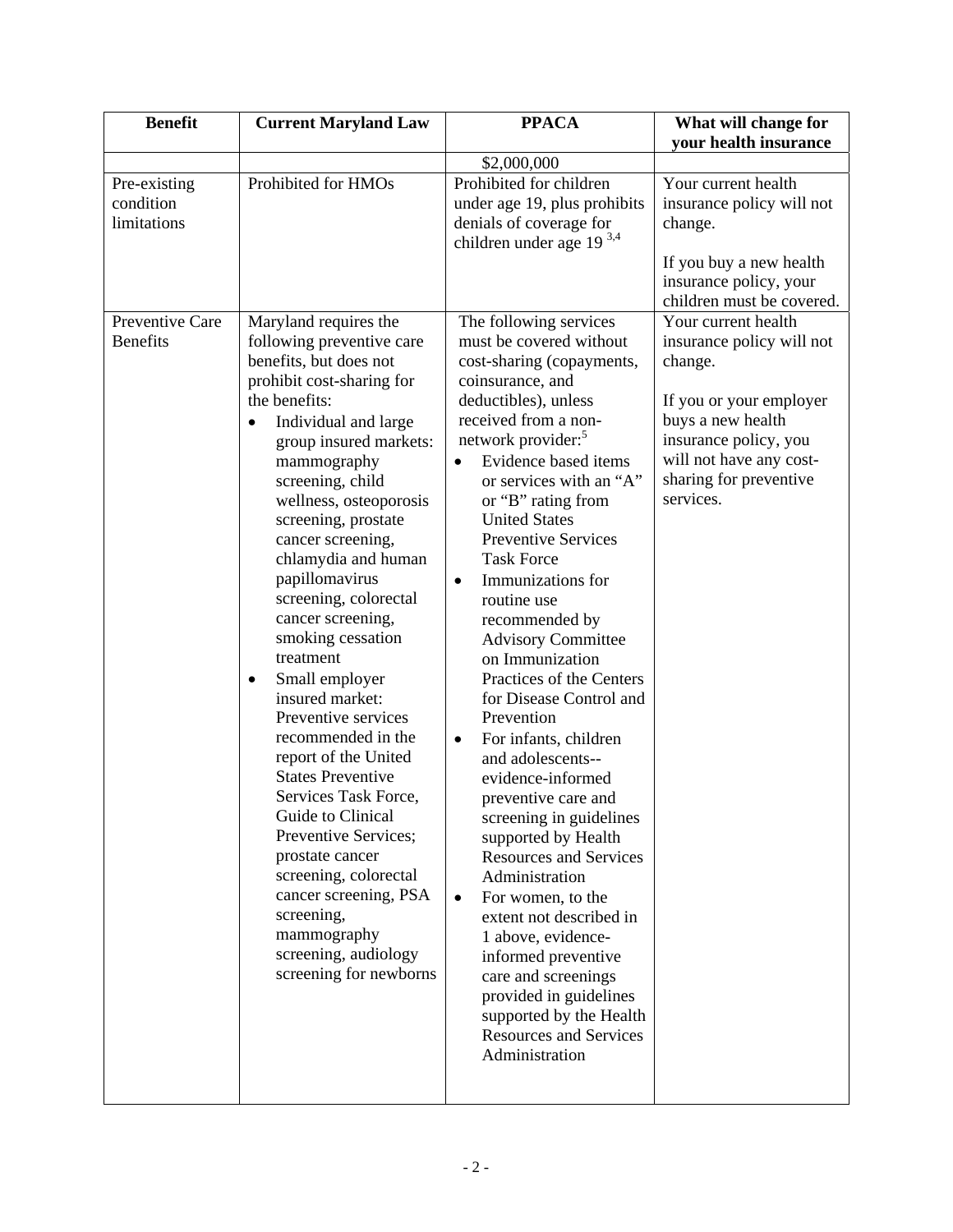| <b>Benefit</b>                      | <b>Current Maryland Law</b>                                                                                                                                                                                                                                                                                           | <b>PPACA</b>                                                                                                                                                                                                                                                                                                                                                                                                                                                                                                                                                                                                                                                                                                                 | What will change for<br>your health insurance                                                                                                                                                                                                                    |
|-------------------------------------|-----------------------------------------------------------------------------------------------------------------------------------------------------------------------------------------------------------------------------------------------------------------------------------------------------------------------|------------------------------------------------------------------------------------------------------------------------------------------------------------------------------------------------------------------------------------------------------------------------------------------------------------------------------------------------------------------------------------------------------------------------------------------------------------------------------------------------------------------------------------------------------------------------------------------------------------------------------------------------------------------------------------------------------------------------------|------------------------------------------------------------------------------------------------------------------------------------------------------------------------------------------------------------------------------------------------------------------|
|                                     |                                                                                                                                                                                                                                                                                                                       |                                                                                                                                                                                                                                                                                                                                                                                                                                                                                                                                                                                                                                                                                                                              |                                                                                                                                                                                                                                                                  |
| Rescissions                         | Health insurers must<br>complete medical<br>underwriting and resolve<br>all reasonable medical<br>questions on the<br>application before issuing<br>health insurance. Health<br>insurers may rescind health<br>insurance for fraud or<br>material misrepresentation.                                                  | Health insurers may rescind<br>health insurance for fraud<br>or intentional<br>misrepresentation. <sup>1</sup>                                                                                                                                                                                                                                                                                                                                                                                                                                                                                                                                                                                                               | You will not see a change<br>in your benefits.                                                                                                                                                                                                                   |
| Choice of                           | HMOs must allow you to                                                                                                                                                                                                                                                                                                | Children may select a                                                                                                                                                                                                                                                                                                                                                                                                                                                                                                                                                                                                                                                                                                        | You will not see a change                                                                                                                                                                                                                                        |
| Provider                            | select your Primary Care                                                                                                                                                                                                                                                                                              | pediatrician in the network.                                                                                                                                                                                                                                                                                                                                                                                                                                                                                                                                                                                                                                                                                                 | in your benefits.                                                                                                                                                                                                                                                |
| Provisions                          | Physician.                                                                                                                                                                                                                                                                                                            | Women have direct access<br>to OB/GYNs. $5$                                                                                                                                                                                                                                                                                                                                                                                                                                                                                                                                                                                                                                                                                  |                                                                                                                                                                                                                                                                  |
|                                     | Women have direct access<br>to OB/GYNs.                                                                                                                                                                                                                                                                               |                                                                                                                                                                                                                                                                                                                                                                                                                                                                                                                                                                                                                                                                                                                              |                                                                                                                                                                                                                                                                  |
| <b>Emergency Care</b><br>Provisions | HMOs may not require<br>preauthorization of<br>emergency services and<br>must pay non-network<br>providers 125% of the<br>average amount paid to<br>network providers and<br>non-network providers<br>must accept this as<br>payment in full (you may<br>be responsible for a<br>copayment or coinsurance<br>amount). | Benefits for emergency<br>services: <sup>5</sup><br>May not require<br>$\bullet$<br>preauthorization<br>Must be provided even<br>$\bullet$<br>if provider is out-of-<br>network<br>Must have the same<br>$\bullet$<br>administrative<br>requirements or<br>limitations for in-<br>network and out-of<br>network<br>Copayment amounts<br>$\bullet$<br>and coinsurance<br>amounts for out-of-<br>network can not exceed<br>same amounts for in-<br>network<br>Patients may be<br>$\bullet$<br>balance billed by out-<br>of-network providers<br>(not for HMOs in<br>Maryland)<br>Carriers may comply<br>$\bullet$<br>by paying the greater<br>of:<br>Amount negotiated<br>O<br>with in-network<br>providers (median<br>amount) | Your current health<br>insurance policy will not<br>change.<br>If you or your employer<br>buys a new health<br>insurance policy, you<br>may see a decrease in<br>your out-of-pocket costs<br>for emergency services<br>provided by out-of-<br>network providers. |